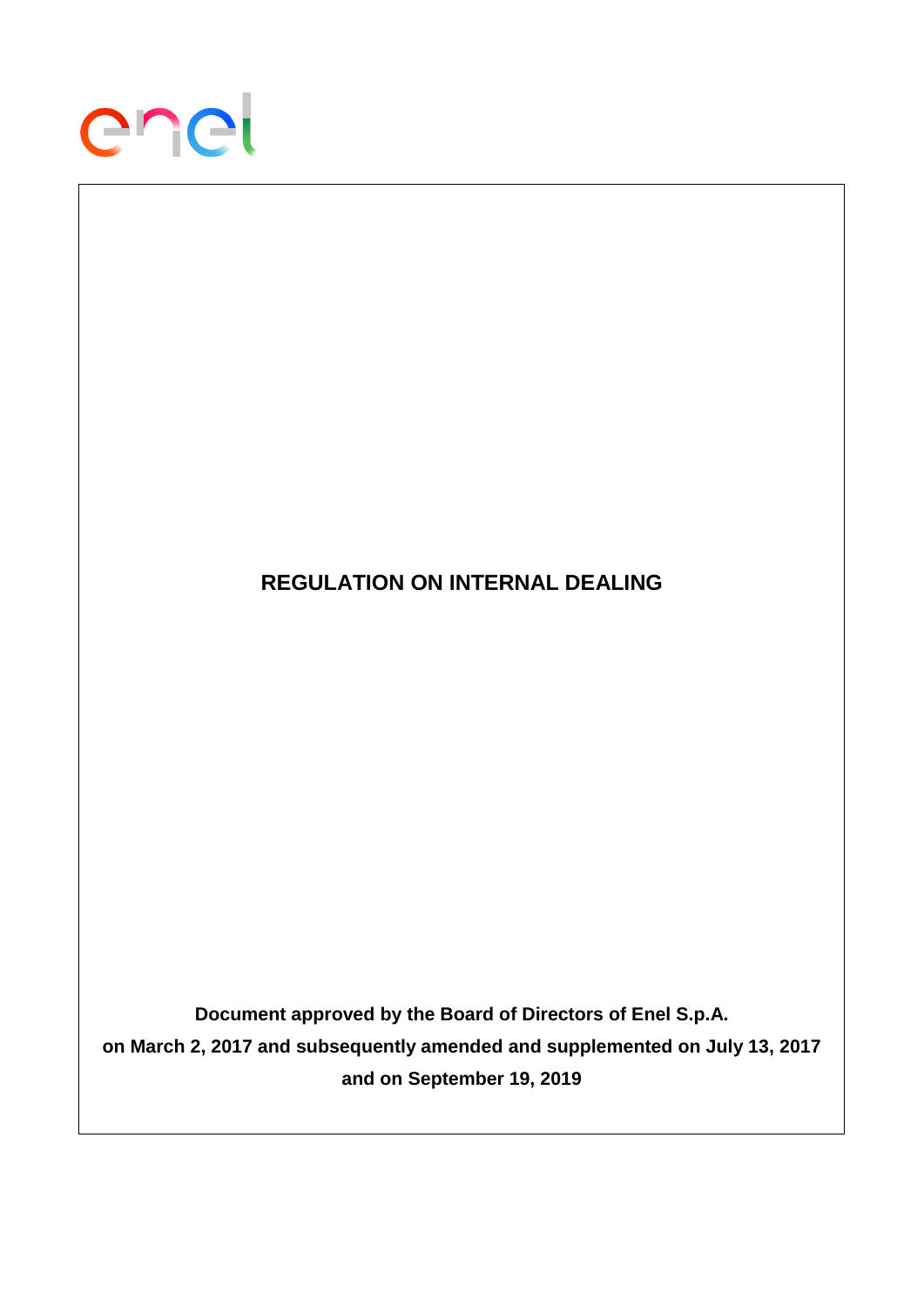# **Application area**

1.1. This Regulation contains the rules that shall govern the internal dealing within Enel, identifying the disclosure and conduct obligations arising from the execution of transactions relating to the financial instruments issued by Enel, as well as to derivatives or other financial instruments linked thereto, that have been carried out by Persons Discharging Managerial Responsibilities or Persons Closely Associated to Persons Discharging Managerial Responsibilities (as defined hereinafter), as well as by the Relevant Shareholders or by Persons Related to the Relevant Shareholders (as defined hereinafter).

# **ART. 2**

### **Definitions**

- 2.1 For the purposes of this Regulation:
	- a) "**Business Days**": means all calendar days except Saturday, Sunday and national holidays ( 1 );
	- b) "**Consolidated Financial Act**" means the Consolidated Financial Act adopted by Legislative Decree No. 58 of 24 February 1998 (as subsequently amended);
	- c) "**Enel**" or the "**Company**": means Enel S.p.A.;
	- d) "**Enel Group**" or the "**Group**": means Enel and its directly and/or indirectly subsidiaries pursuant to Article 93 of the Consolidated Financial Act;
	- e) "**Issuers' Regulation**": means the Regulation issued by Consob by Resolution No. 11971 of 14 May 1999 (as subsequently amended);
	- f) "**MAR Regulation**": means Regulation (EU) No. 596/2014 of the European Parliament and of the Council of 16 April 2014 on market abuse (as subsequently amended);
	- g) "**Persons Related to the Relevant Shareholders**": means persons closely related to the Relevant Shareholders, as identified under Article 152-*sexies* of the Issuers' Regulation;
	- h) "**Persons Closely Associated to Persons Discharging Managerial Responsibilities**" or "**Persons Closely Associated to PDMR**": means the following persons, as identified by the MAR Regulation:

<sup>1</sup> ( 1 ) National holidays shall not be considered Business Days even if during those national holidays financial markets are open.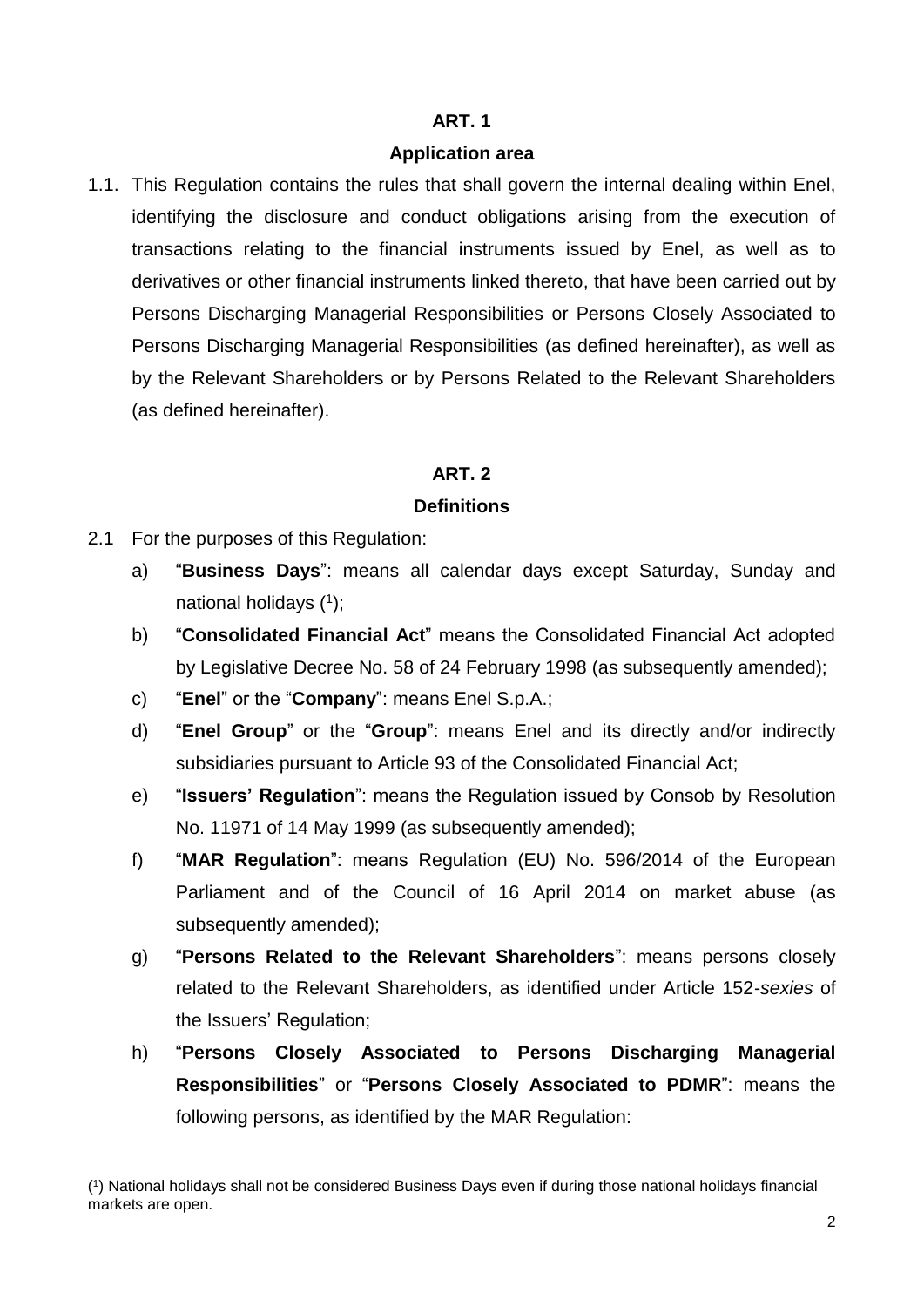- i) a spouse of a Person Discharging Managerial Responsibilities or the partner considered to be equivalent to a spouse in accordance with national law;
- ii) a dependent child of a Person Discharging Managerial Responsibilities in accordance with national law;
- iii) a relative of a Person Discharging Managerial Responsibilities who has shared the same household for at least one year on the date of the Transaction;
- iv) a legal person, trust or partnership, (A) the managerial responsibilities of which are discharged by a Person Discharging Managerial Responsibilities or a person referred to in point (i), (ii) or (iii) above, or (B) which is directly or indirectly controlled by a Person Discharging Managerial Responsibilities or a person referred to in point (i), (ii) or (iii) above, or (C) which is set up for the benefit of a Person Discharging Managerial Responsibilities or a person referred to in point (i), (ii) or (iii) above, or (D) the economic interests of which are substantially equivalent to those of a Person Discharging Managerial Responsibilities or a person referred to in point (i), (ii) or (iii) above;
- i) "**Persons Discharging Managerial Responsibilities**" or "**PDMR**": means the following persons, as identified by MAR Regulation:
	- i) Directors and Regular Statutory Auditors of Enel;
	- ii) senior executives of Enel Group who are not Directors or Regular Statutory Auditors of Enel, who have regular access to inside information relating, directly or indirectly, to Enel and have power to take managerial decision affecting the future developments and business prospects of Enel, as identified by the Chief Executive Officer of Enel among the persons reporting directly to the latter and according to their functions. Such identification shall be immediately communicated to the Corporate Affairs Unit of Enel, which shall promptly record such persons in the specific list provided for by the following Article 6 and will send them the notice set forth by the same Article;
- j) "**Regulation**": means this regulation adopted by Enel pursuant to (i) Article 19 of MAR Regulation and its implementing measures provided for by Delegated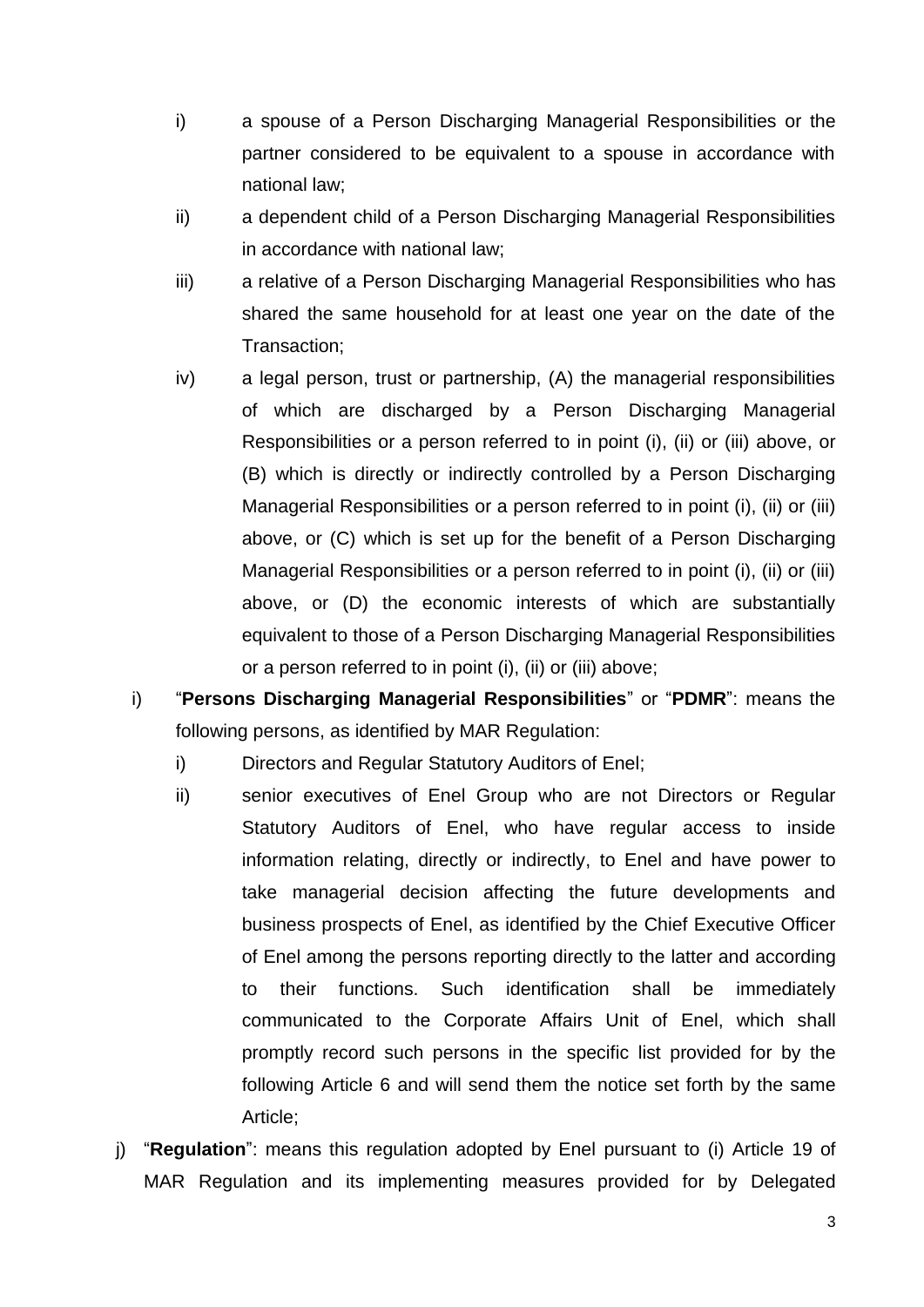Regulation (EU) no. 2016/522 and Implementing Regulation (EU) no. 2016/523, as well as (ii), with regard to Relevant Shareholders and Persons Related to the Relevant Shareholders, Article 114, paragraph 7, of the Consolidated Financial Act and Articles 152-*sexies*/152-*octies* of the Issuers' Regulation;

- k) "**Relevant Shareholders**": means anyone holding an equity interest equal to at least 10% of the share capital of Enel represented by voting shares, as well as any other person controlling Enel. The abovementioned equity interest is calculated according to the applicable laws;
- l) "**Transactions**": means the transactions as identified pursuant to the MAR Regulation and described in Annex "A" to this Regulation – relating to shares or bonds issued by Enel, as well as derivatives or other financial instruments linked thereto, that have been conducted, directly or on their own account, by PDMR or Persons Closely Associated to PDMR;
- m) "**Relevant Transactions Pursuant to the Consolidated Financial Act**": means any acquisition, sale, subscription or exchange of Enel shares or of financial instruments linked thereto, identified pursuant to Article 152-*sexies* of the Issuers' Regulation, carried out by the Relevant Shareholders or by Persons Related to the Relevant Shareholders.

#### **ART. 3**

#### **Notification obligations**

3.1 Notwithstanding the following Article 4, PDMR and Persons Closely Associated to PDMR shall promptly notify Enel – through an e-mail preceded by a phone call and according to the procedures specifically indicated in the notice provided for by the following Paragraph 6.1, letter b) – of the Transactions conducted by themselves or on their own account, no later than the first Business Day after the date of each Transaction, using for such purpose the filing model attached as "Annex B" to this Regulation.

After the receipt of the filing model filled in with all the necessary information, within the deadline indicated above, Enel shall promptly make public – through the specific mechanism for the dissemination of regulated information – the Transactions indicated in the same filing model, no later than three Business Days after the date of each Transaction.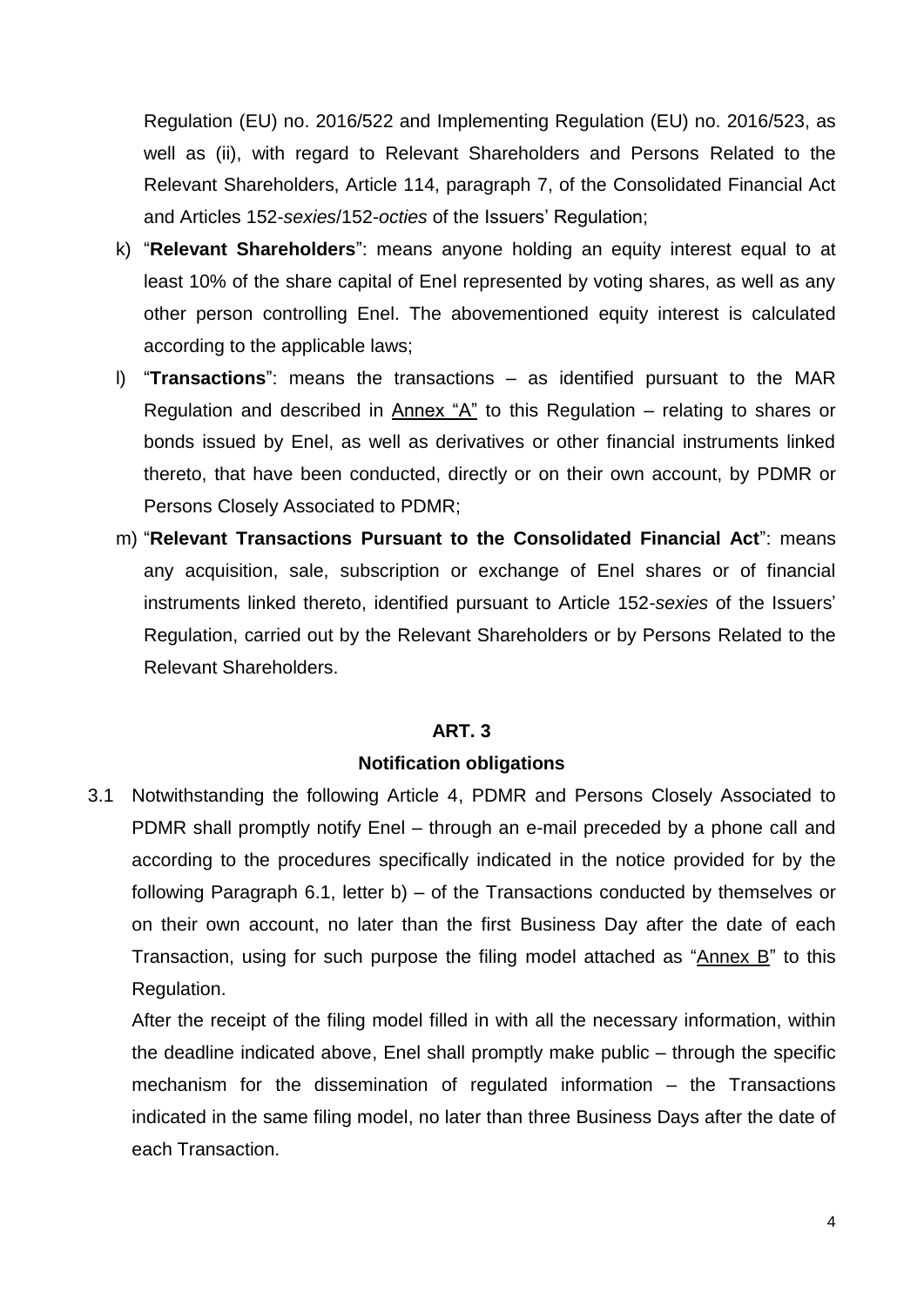- 3.2 In addition to the provisions set forth by Paragraph 3.1 above, PDMR and Persons Closely Associated to PDMR shall promptly notify Consob of the same Transactions, according to the procedures indicated in the notice provided for by the following Paragraph 6.1, letter b), no later than three Business Days after the date of the Transaction.
- 3.3 PDMR and Persons Closely Associated to PDMR may delegate Enel to notify Consob - on their behalf - of the Transactions.
- 3.4 Where PDMR and Persons Closely Associated to PDMR intend to avail of the faculty provided for by Paragraph 3.3., in the context of the transmission to Enel of the filing model duly filled in – according to the terms and procedures set forth in Paragraph 3.1 –, they shall expressly request Enel to make on their behalf the notification to Consob. Following the receipt of the filing model, Enel shall promptly notify the Transactions described in the same filing model to Consob after their disclosure to the public. Where the filing model is actually transmitted to Enel within the deadline indicated in Paragraph 3.1, the Company shall in any case notify Consob no later than the third Business Day after the date of each Transaction.
- 3.5 Relevant Shareholders shall notify Consob and the public of the Relevant Transactions Pursuant to the Consolidated Financial Act conducted by themselves or by Persons Related to the Relevant Shareholders by the end of the fifteenth day of the month following the month in which each transaction has been carried out, according to the procedures provided for by the Issuers' Regulation. The notice to Consob and to the public may be carried out by Enel on behalf of the Relevant Shareholders and of the Persons Related to the Relevant Shareholders, provided that, upon prior agreement, Relevant Shareholders send the information concerning the relevant transaction to the Corporate Affairs Unit of Enel within the above mentioned deadline. In such circumstance, Enel - through its Corporate Affairs Unit shall notify the public and Consob of the information concerning the Relevant Transactions Pursuant to the Consolidated Financial Act by the end of the trading day following the day on which Enel has received such information.

#### **Exemptions from the notification obligations**

4.1 The following types of Transactions shall not be notified to Enel, to Consob or to the public by PDMR and Persons Closely Associated to PDMR: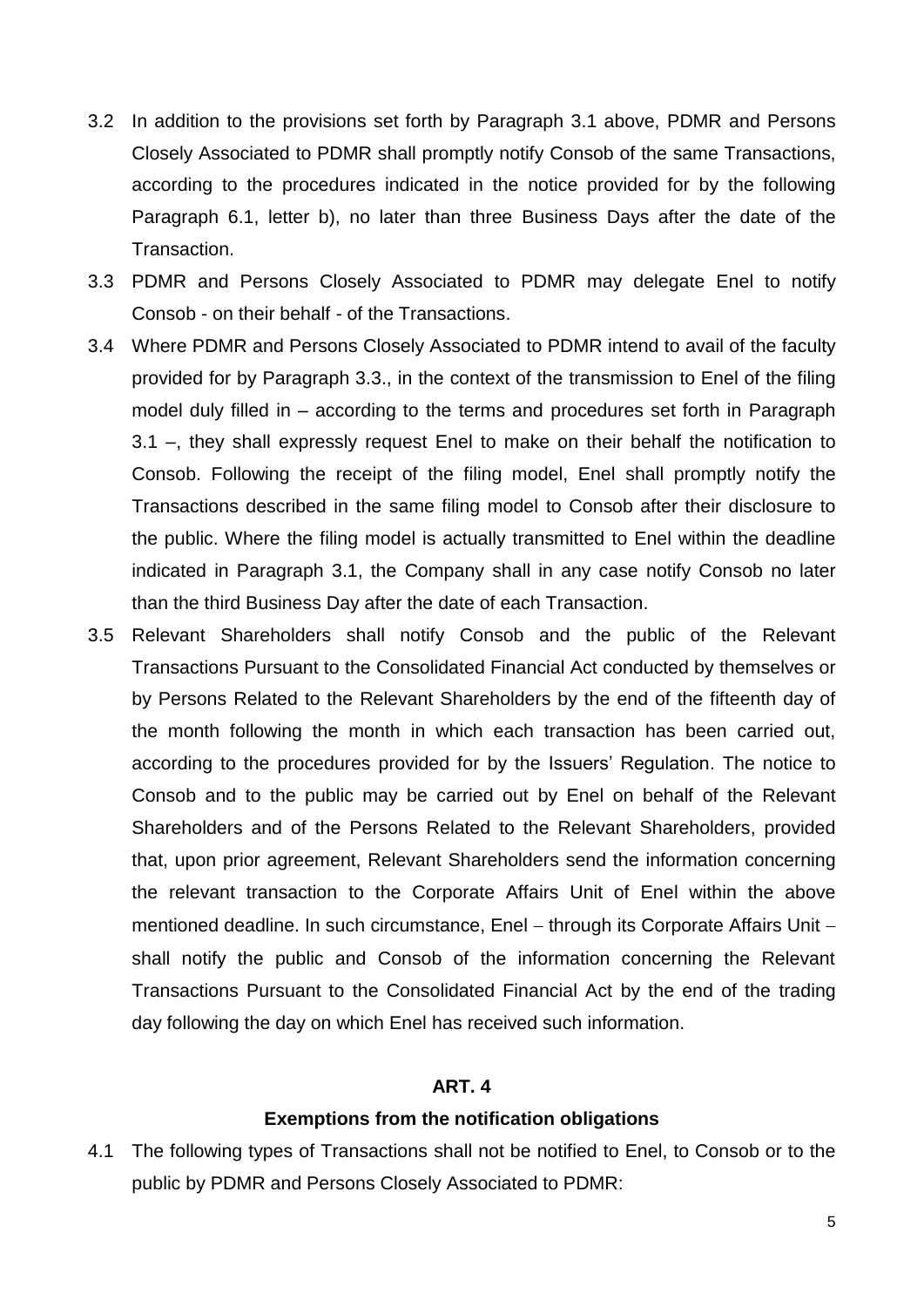- i) Transactions whose total amount does not reach, within a calendar year, the threshold of Euro 20,000, calculated by adding without netting all Transactions carried out by the same person, directly or on its own account  $(2);$
- ii) any other transaction for which the notification is not required by the law applicable to PDMR and Persons Closely Associated to PDMR (since they are different from those indicated in Annex "A" to this Regulation).
- 4.2 The Relevant Transactions Pursuant to the Consolidated Financial Act exempted under Article 152-*septies* of the Issuers' Regulation shall not be notified to Consob and to the public.

#### **Restrictions from conducting Transactions**

- 5.1 PDMR shall not conduct, on their own account or for the account of a third party, directly or indirectly, Transactions during the thirty calendar days before the date scheduled for the announcement of the data concerning the project of financial statements of Enel, the consolidated financial statements and the half-year financial report of Enel Group (so called "black-out" Periods).
- 5.2 For the purpose of the above, close to the beginning of each "black-out" Period, the Corporate Affairs Unit of Enel shall promptly give prior notice to the PDMR*.*
- 5.3 Any exception from the restrictions provided for in this Article may be granted by (i) the Board of Directors of Enel, in case of Transactions concerning the Directors of the Company, (ii) the Board of Statutory Auditors of Enel, in case of Transactions concerning the Regular Statutory Auditors of the Company, or (iii) the Chief Executive Officer of Enel, in case of Transactions concerning the senior executives of Enel Group:
	- (a) on a case-by-case basis due to the existence of exceptional circumstances, such as severe financial difficulty, which require the immediate sale of the shares issued by Enel; or

1

<sup>(</sup> 2 ) Once the overall amount of Euro 20,000 has been reached, all the Transactions carried out during the calendar year, regardless of their amount, shall be notified by PDMR and Persons Closely Associated to PDMR. For the purpose of calculating such amount, ESMA has clarified that the Transactions carried out directly (or indirectly) by PDMR should not be aggregated with the Transactions carried out directly (or indirectly) by Persons Closely Associated to PDMR (*see* ESMA update concerning the "*Question and Answers on the Market Abuse Regulation*" – January 27, 2017).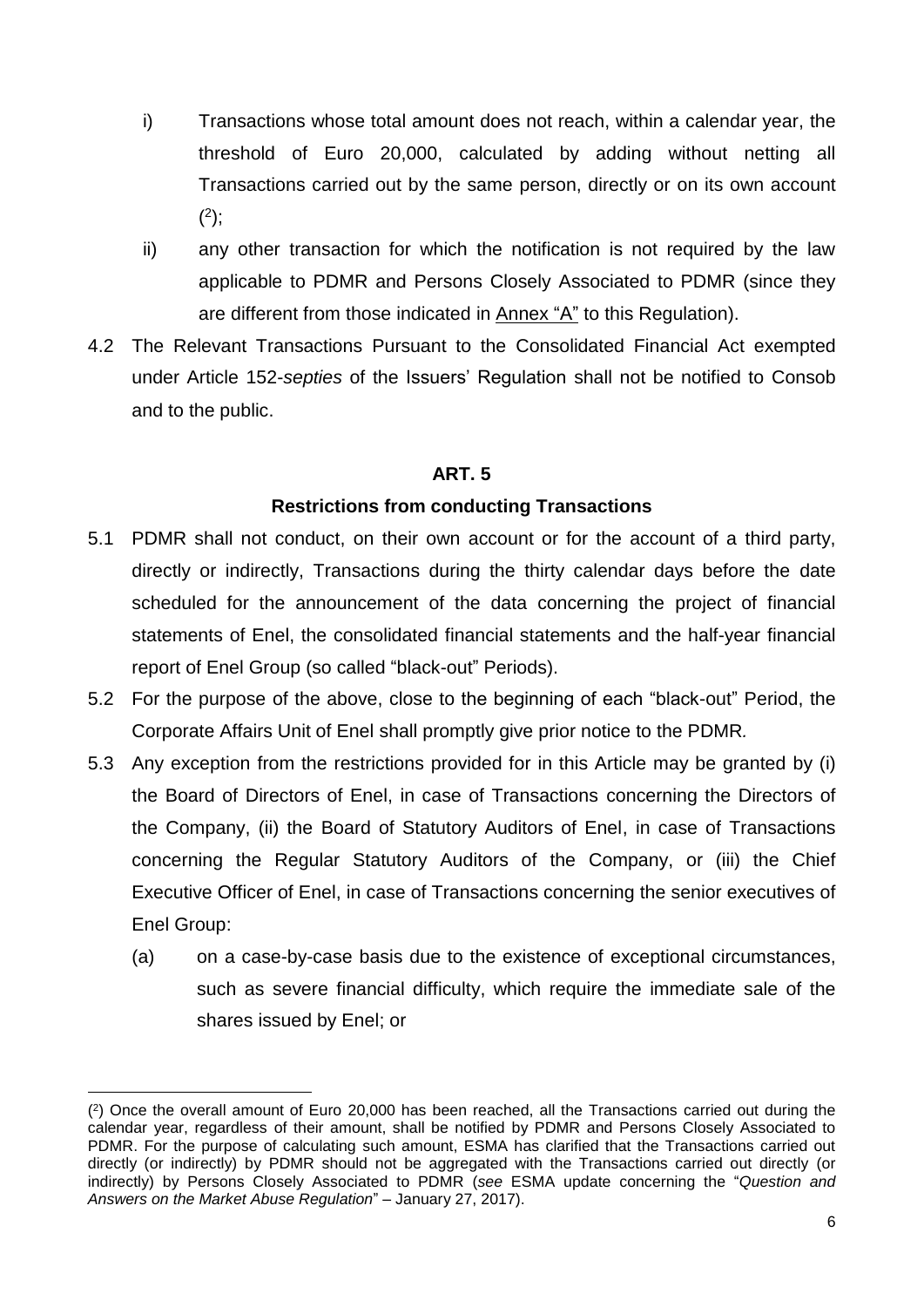(b) due to the characteristics of the trading involved for Transactions made under, or related to, an employee share or saving scheme, qualification or entitlement of Enel's shares, or Transactions where the beneficial interest in the relevant security does not change  $(3)$ ;

and, in any case, under the condition that the PDMR is able to demonstrate that the particular Transaction cannot be executed at another moment in time than during the "black-out" Period.

5.4 In the circumstances set out in Paragraph 5.3 letter a) above, prior to any trading during the "black-out*"* Period, the PDMR shall provide a request for obtaining the permission to proceed with immediate sale of shares issued by Enel through the transmission of a reasoned written request to the Corporate Affairs Unit of Enel, in compliance with the procedures indicated in the notice provided for by the following Paragraph 6.1, letter b). The written request shall describe the envisaged Transaction and provide an explanation of why the sale of the shares issued by Enel is the only reasonable alternative to obtain the necessary financing  $(4)$ .

### **ART. 6**

#### **Notification obligations and list of PDMR and Persons Closely Associated to PDMR**

6.1 The Corporate Affairs Unit of Enel shall:

1

- a) draw up and update the list of all PDMR and Persons Closely Associated to PDMR;
- b) notify in writing the PDMR of their recording into the list drawn up pursuant to letter a) above and of their internal dealing obligations under this Regulation and the MAR Regulation (as well as the relevant implementing measures)*,* as described in the same notice*.*
- 6.2 After the receipt of the notice set forth by Paragraph 6.1, letter b), PDMR shall:

<sup>(</sup> 3 ) For a detailed analysis of the characteristics of the Transactions provided for by this letter b), please see Article 9 of Delegated Regulation (EU) no. 2016/522.

<sup>(</sup> 4 ) According to the provisions of Article 8 of Delegate Regulation (EU) no. 2016/522, the circumstances shall be considered to be exceptional when they are extremely urgent, unforeseen and compelling and where their cause is external to the PDMR and the latter has no control over them. When examining whether the indicated circumstances are exceptional, the Board of Directors, the Board of Statutory Auditors or the Chief Executive Officer of Enel (as the case may be) shall take into account, among other indicators, whether and to the extent to which the PDMR: a) is at the moment of submitting its request facing a legally enforceable financial commitment or claim; b) has to fulfil or is in a situation entered into before the beginning of the "black-out" Period and requiring the payment of sum to a third party, including tax liability, and such PDMR cannot reasonably satisfy a financial commitment or claim by means other than immediate sale of shares issued by Enel.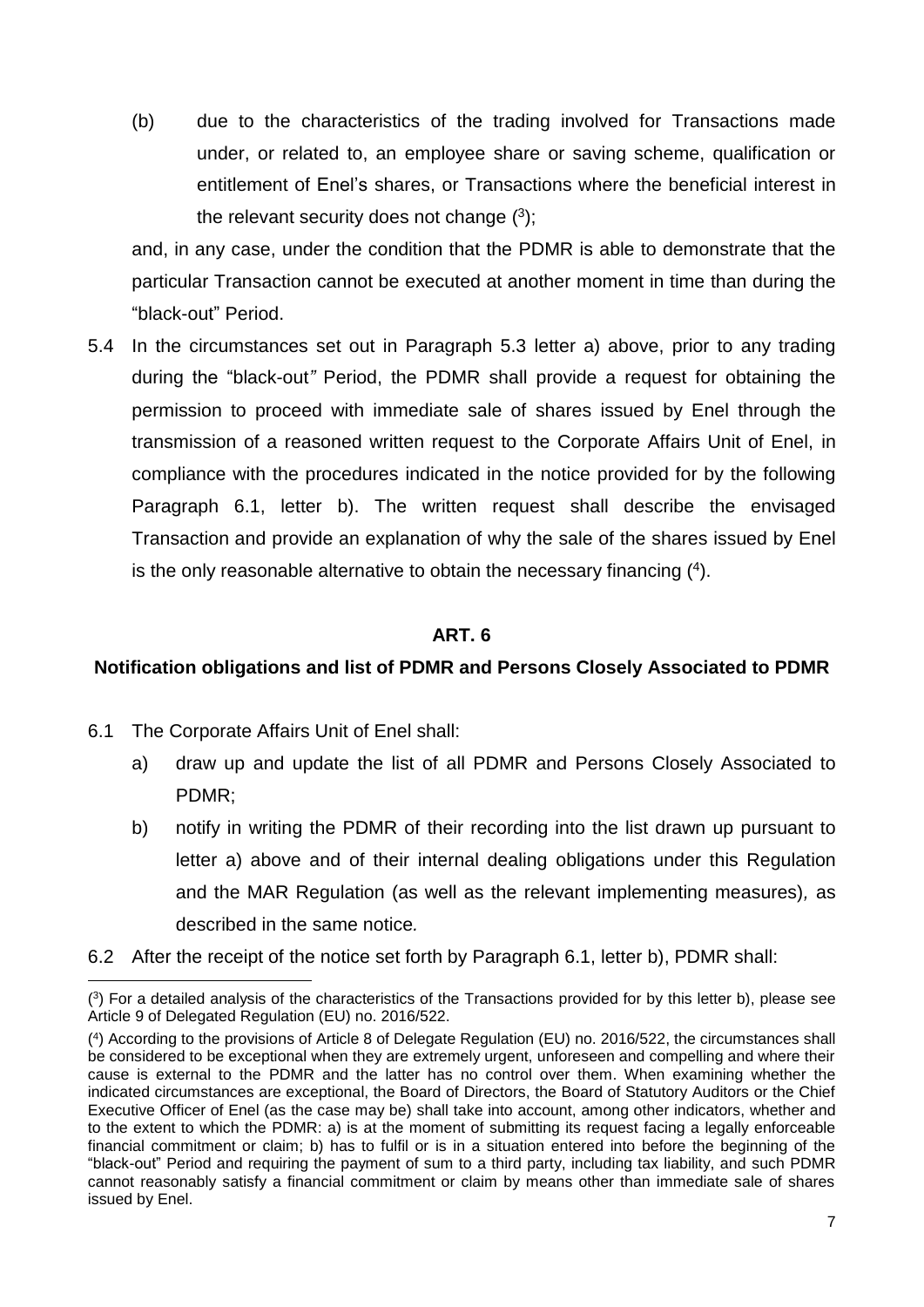- (i) promptly notify in writing the Corporate Affairs Unit of Enel of the list of Persons Closely Associated to PDMR and their relevant identification data, as well as any following update of the names and data previously transmitted;
- (ii) promptly notify in writing the Persons Closely Associated to PDMR of their internal dealing obligations under this Regulation and the MAR Regulation (as well as the relevant implementing measures), keeping copy of such notice.
- 6.3 The notifications provided for by Paragraph 6.2, point (i), are carried out according to the procedures indicated in the notice set forth in Paragraph 6.1, letter b);
- 6.4 Relevant Shareholders shall notify the Persons Related to the Relevant Shareholders of the notification obligations set forth under Articles 152-*sexies*/152-*octies* et seq. of the Issuers' Regulation.

#### **Failure to comply with the obligations on internal dealing**

7.1 Without prejudice to the sanctions provided for by the applicable laws (as described in Annex "C" to this Regulation) in case of any breach of the obligations on internal dealing, where, as a consequence of a failure to comply with the same applicable laws and/or this Regulation, Enel incurs in pecuniary administrative sanctions, action for recovery shall be taken by the Company against the persons responsible for the offences, aimed at obtaining the reimbursement of the costs connected with the payment of such sanctions.

#### **ART. 8**

#### **Final provisions**

8.1 The Chief Executive Officer may introduce in this Regulation and in its Annexes any amendment and/or addition (i) which should be necessary as a consequence of changes in the organizational structure of the Company or (ii) which are necessary for their adjustment to subsequent legal provisions.

In such a case, the Chief Executive Officer informs the Board of Directors of Enel, during its first available meeting, about the amendments and/or additions introduced in this Regulation.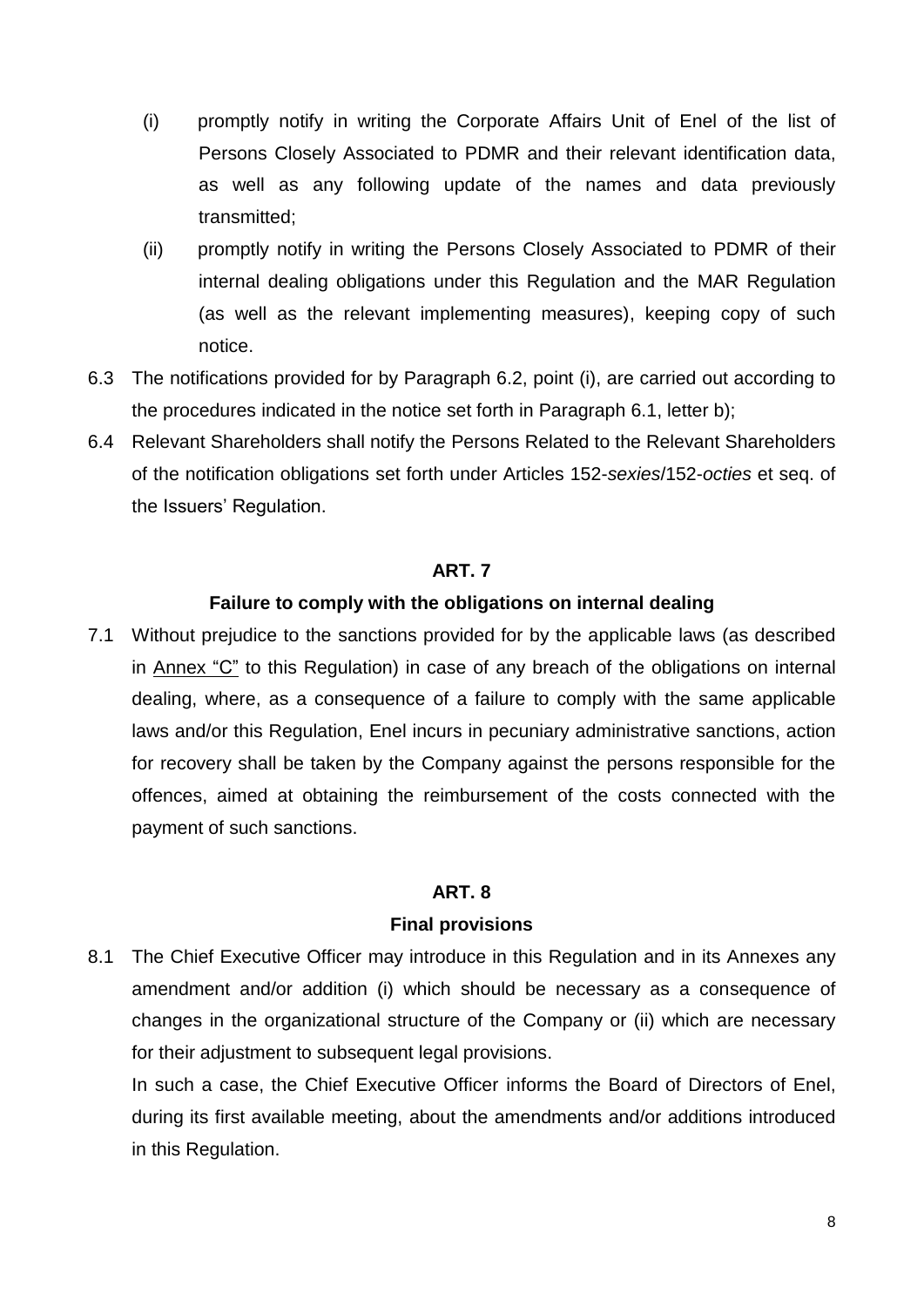#### **ANNEX "A"**

#### **LIST OF THE NOTIFIABLE TRANSACTIONS PURSUANT TO THE MAR REGULATION**

Pursuant to Article 19, paragraphs 1-*bis* and 7, of Regulation (EU) no. 596/2014 and Article 10 of Delegated Regulation (EU) no. 2016/522, the Transactions to be notified shall include the following transactions, insofar as they are relating to shares and bonds issued by Enel and carried out, directly or on their own account, by PDMR or Persons Closely Associated to PDMR:

a) acquisition, disposal, short sale, subscription or exchange;

b) acceptance or exercise of a stock option (including a stock option granted to PDMR as part of their remuneration package) and the disposal of shares stemming from the exercise of a stock option;

c) entering into or exercise of equity swaps;

1

d) transactions in or related to derivatives or other financial instruments linked thereto, including cash-settled transaction;

e) entering into a contract for difference on a financial instrument of Enel;

f) acquisition, disposal or exercise of rights (including put and call options) and warrants;

g) subscription to a capital increase or bond issuance of Enel;

h) transactions in derivatives and financial instruments linked to a bond of Enel, including credit default swaps;

i) conditional transactions upon the occurrence of the condition(s) and actual execution of the transactions;

j) automatic or non-automatic conversion of a financial instrument into another financial instrument, including the exchange of convertible bonds to shares of Enel;

k) gifts and donations made or received, and inheritance received;

I) transactions executed in index-related products, baskets and derivatives (<sup>5</sup>);

m) transaction executed in shares or units of investment funds, including alternative investment funds (AIFs) referred to in Article 1 of Directive 2011/61/EU ( 6 );

<sup>(</sup> 5 ) Instead, please note that, according to Article 19, paragraph 1-*bis,* letter b), of Regulation (EU) no. 596/2014, the notification obligation concerning this case shall not apply if, when the transaction is executed, such financial instrument provides exposure to a portfolio of assets in which the exposure to Enel's shares or bonds does not exceed 20% of the portfolio's assets. Such exemption also applies where the PDMR or Person Closely Associated to PDMR does not know, and could not know, the exposure of the portfolio of assets in relation to Enel's shares or bonds, and furthermore there is no reason for the PDMR or Person Closely Associated to PDMR to believe that Enel's shares or bonds exceed 20% of the same portfolio's assets. If information regarding the exposure to the portfolio of assets is available, the PDMR or Person Closely Associated to PDMR shall make all reasonable efforts to avail herself of that information.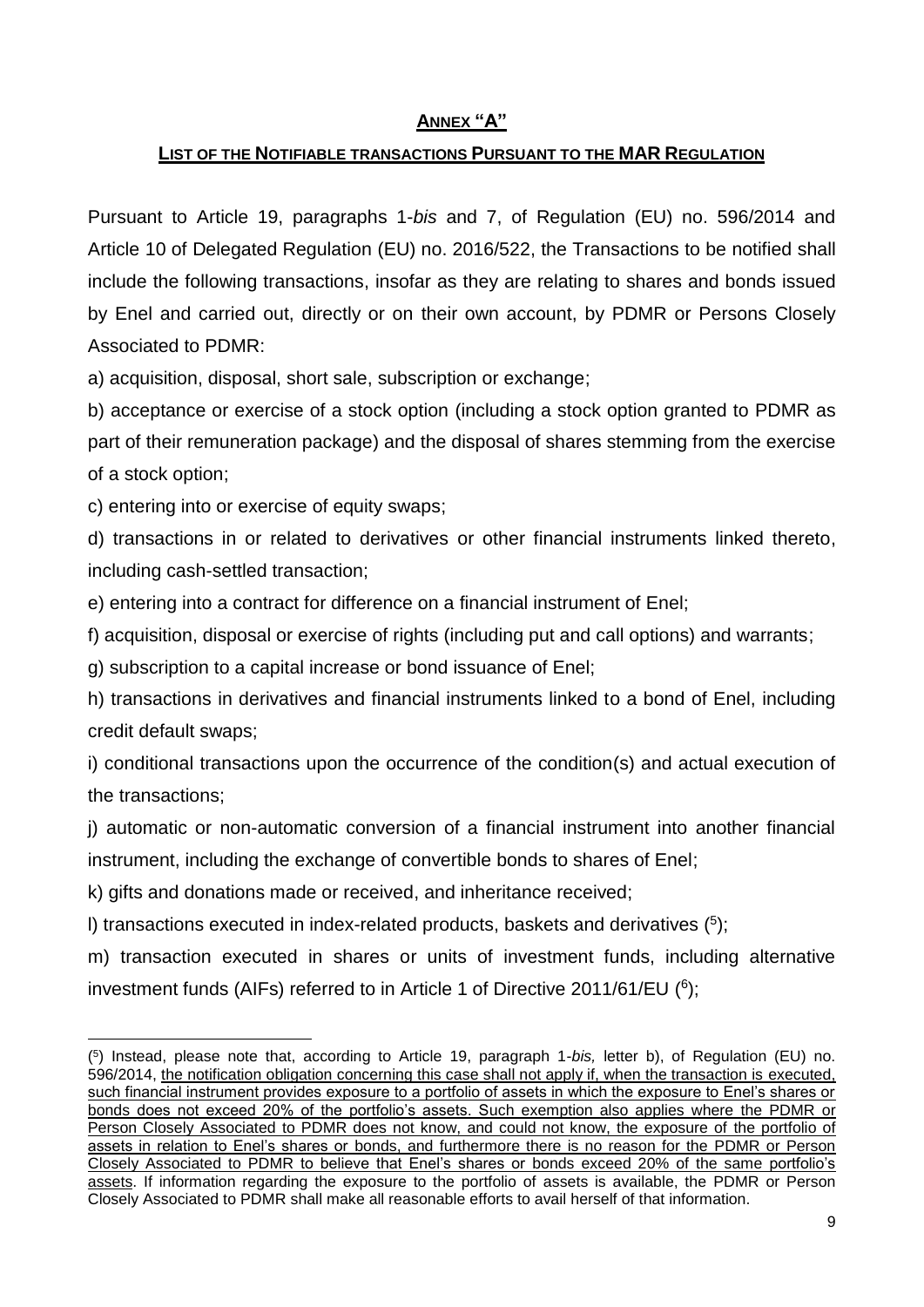n) transactions executed, on the own account of a PDMR or a Person Closely Associated to PDMR, from persons professionally arranging or executing transactions, or by another person, including when discretion is exercised; within such transactions shall be included those executed by managers of an AIF in which the PDMR or the Person Closely Associated to PDMR has invested  $(7)$ ;

o) transactions executed by a third party under an individual portfolio or asset management mandate on behalf or for the benefit of a PDMR or a Person Closely Associated to PDMR  $(^{8})$ ;

p) borrowing or lending of shares or bonds of Enel or derivatives or other financial instruments linked thereto;

q) pledging or lending of shares or bonds of Enel or derivatives or other financial instruments linked thereto by or on behalf of a PDMR or a Person Closely Associated to PDMR. A pledge, or a similar security interest, of financial instruments in connection with the depositing of the above mentioned financial instruments in a custody account does not need to be notified, unless and until such time that such pledge or other security interest is designated to secure a specific credit facility;

r) transactions made under a life insurance policy, defined in accordance with Directive 2009/138/EC, where:

- i) the policyholder is a PDMR or a Person Closely Associated to PDMR;
- ii) the investment risk is borne by the policyholder; and

1

iii) the policyholder has the power or discretion to make investment decisions regarding specific instruments in that life insurance policy or to execute transactions regarding specific instruments for that life insurance policy.

<sup>(</sup> 6 ) Instead, please note that, according to Article 19, paragraph 1-*bis,* letter a), of Regulation (EU) no. 596/2014, the notification obligation concerning this case shall not apply if, when the transaction is executed, the exposure of the collective investment undertaking to Enel's shares or bonds does not exceed 20% of the assets held by same collective investment undertaking. Such exemption also applies where the PDMR or Person Closely Associated to PDMR does not know, and could not know, the investment composition of the collective investment undertaking, and furthermore there is no reason for the PDMR or Person Closely Associated to PDMR to believe that Enel's shares or bonds exceed 20% of the assets held by same collective investment undertaking. If information regarding the investment composition of the collective investment undertaking is available, the PDMR or Person Closely Associated to PDMR shall make all reasonable efforts to avail herself of that information.

<sup>(</sup> 7 ) Instead, please note that, according to Article 19, paragraph 7, third subparagraph, of Regulation (EU) no. 596/2014, the notification obligation concerning this last case shall not apply where the manager of the collective investment undertaking operates with full discretion (which excludes the manager receiving any instructions or suggestions on portfolio composition, directly or indirectly, from investors in that collective investment undertaking).

<sup>(</sup> 8 ) Should this type of transactions be carried out without specific instructions given by the client, the notification obligations shall apply starting from the day on which the client receives the notification of such transactions by the relevant intermediary.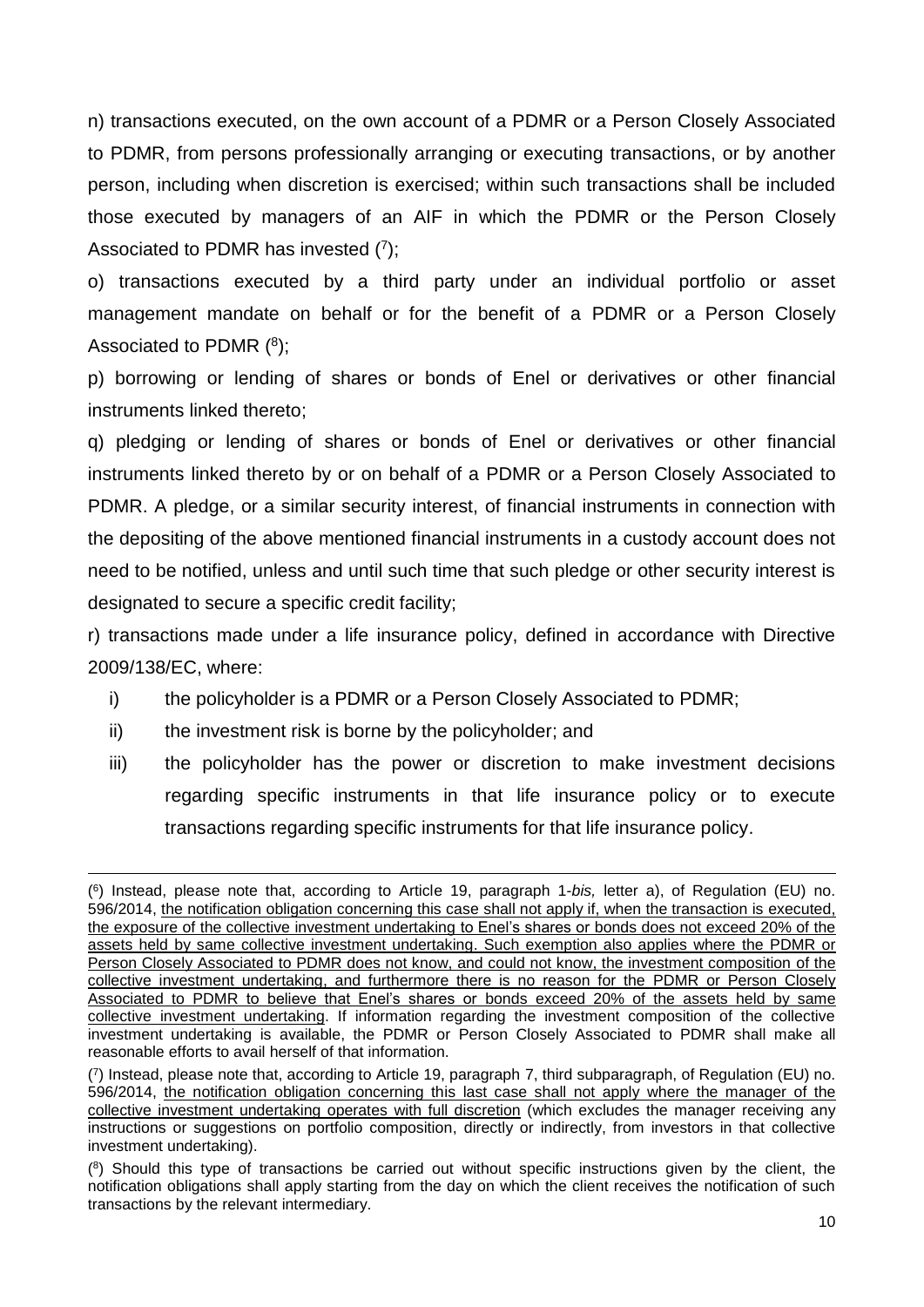# **ANNEX "B"**

# **TEMPLATE FOR NOTIFICATION AND PUBLIC DISCLOSURE OF TRANSACTIONS CARRIED OUT BY THE PDMR AND THE PERSON CLOSELY ASSOCIATED TO PDMR PURSUANT TO MAR REGULATION**

#### **("***FILING MODEL"***)**

| Filing Model for internal dealing notifications                                        |                                                                                                  |                                                                                                                                                                                                                                                                                     |  |  |  |
|----------------------------------------------------------------------------------------|--------------------------------------------------------------------------------------------------|-------------------------------------------------------------------------------------------------------------------------------------------------------------------------------------------------------------------------------------------------------------------------------------|--|--|--|
| $\mathbf 1$                                                                            | Details of the person discharging managerial responsibilities/person closely associated          |                                                                                                                                                                                                                                                                                     |  |  |  |
| a)                                                                                     | Name                                                                                             | [For natural persons: the first name and the last name(s).]                                                                                                                                                                                                                         |  |  |  |
|                                                                                        |                                                                                                  | [For legal persons: full name including legal form as provided for in the<br>register where it is incorporated, if applicable.]                                                                                                                                                     |  |  |  |
| $\boldsymbol{2}$                                                                       | <b>Reason for the notification</b>                                                               |                                                                                                                                                                                                                                                                                     |  |  |  |
| a)                                                                                     | Position/status                                                                                  | [For persons discharging managerial responsibilities: the<br>position<br>occupied within the issuer (e.g. CEO, CFO) should be indicated                                                                                                                                             |  |  |  |
|                                                                                        |                                                                                                  | [For persons closely associated,<br>an indication that the notification concerns a person closely<br>associated with a person discharging managerial responsibilities;<br>an indication of the name and position of the relevant person<br>discharging managerial responsibilities] |  |  |  |
| b)                                                                                     | Initial notification/<br>Amendment                                                               | [Indication that this is an initial notification or an amendment to prior<br>notifications. In case of amendment, explain the error that this notification<br>is amending.]                                                                                                         |  |  |  |
| 3                                                                                      | Details of the issuer                                                                            |                                                                                                                                                                                                                                                                                     |  |  |  |
| a)                                                                                     | Name                                                                                             | Enel S.p.A.                                                                                                                                                                                                                                                                         |  |  |  |
| b)                                                                                     | LEI                                                                                              | WOCMU6HCI0OJWNPRZS33                                                                                                                                                                                                                                                                |  |  |  |
| 4                                                                                      | Details of the transaction(s): section to be repeated for (i) each type of instrument; (ii) each |                                                                                                                                                                                                                                                                                     |  |  |  |
| type of transaction; (iii) each date; and (iv) each place where transactions have been |                                                                                                  |                                                                                                                                                                                                                                                                                     |  |  |  |
|                                                                                        | conducted                                                                                        |                                                                                                                                                                                                                                                                                     |  |  |  |
| a)                                                                                     | Description of the<br>financial instrument,<br>type of instrument                                | [- Indication as to the nature of the instrument:<br>- Shares of Enel S.p.A.;<br>- Bonds of Enel S.p.A.;<br>- Derivative;<br>- Financial instrument linked to a share of Enel S.p.A.;<br>Financial instrument linked to bonds of Enel S.p.A.;                                       |  |  |  |
|                                                                                        | Identification code                                                                              | Indication of the ISIN code of the above mentioned financial<br><i>instrumentsl</i>                                                                                                                                                                                                 |  |  |  |
| b)                                                                                     | Nature of the<br>transaction                                                                     | [Description of the transaction type using the type of the transaction<br>identified in note 1) below under this schedule.                                                                                                                                                          |  |  |  |
|                                                                                        |                                                                                                  | Pursuant to Article 19(6)(e) of Regulation (EU) no. 596/2014, it shall be<br>indicated whether the transaction is linked to the exercise of a share<br>option programme.]                                                                                                           |  |  |  |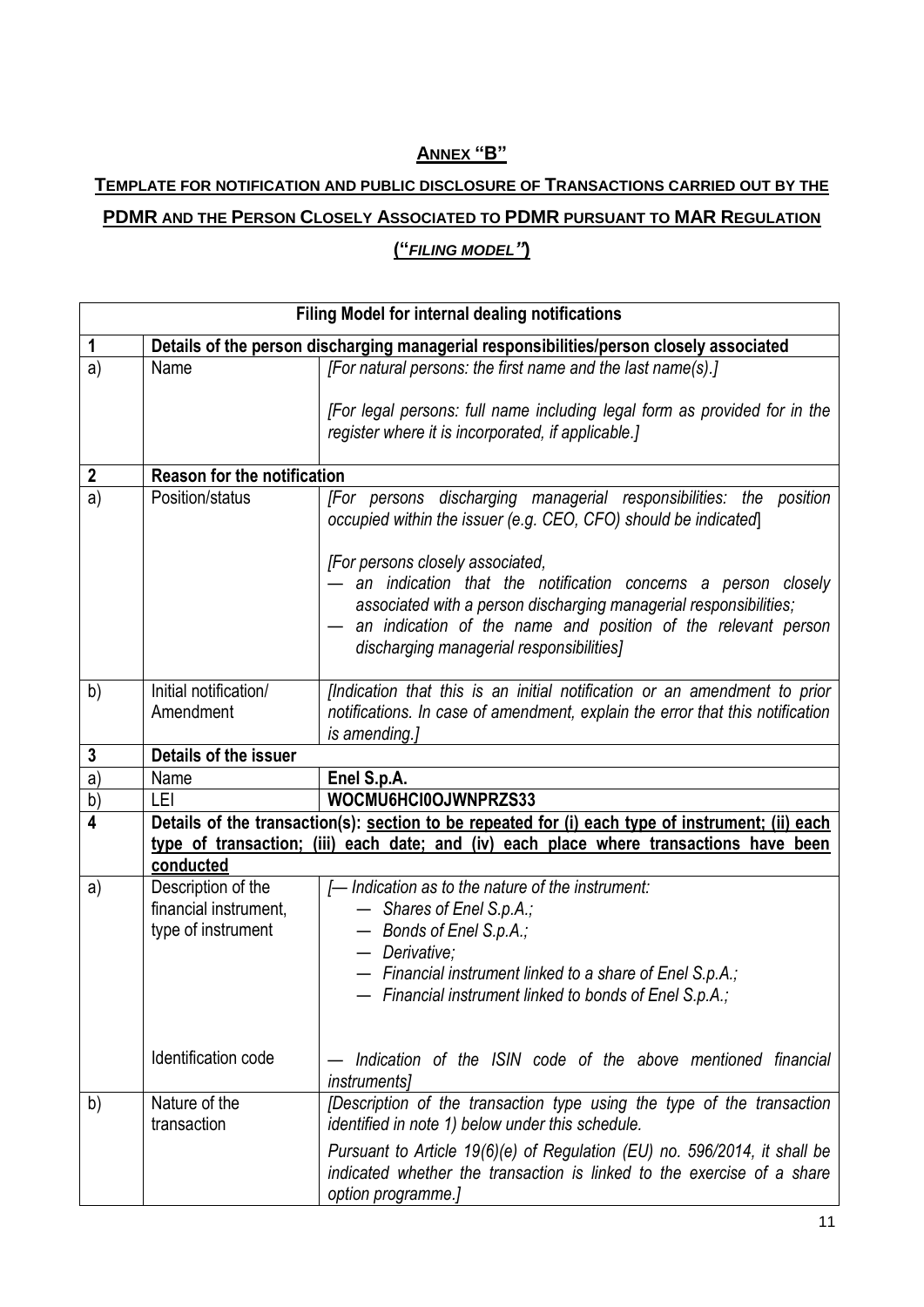| $\mathsf{c})$ | Prices(s) and<br>Volume $(s)$ $(9)$                                                                                                                                                                                                                                                                                                                                                                                                                      | Price(s)                                                                      | Volume(s)                                                                                                                                                                                                                                                                                                                                                                                                                                                                                                                                                                                                                                                                                                                                                                                                                                                                                                                  |
|---------------|----------------------------------------------------------------------------------------------------------------------------------------------------------------------------------------------------------------------------------------------------------------------------------------------------------------------------------------------------------------------------------------------------------------------------------------------------------|-------------------------------------------------------------------------------|----------------------------------------------------------------------------------------------------------------------------------------------------------------------------------------------------------------------------------------------------------------------------------------------------------------------------------------------------------------------------------------------------------------------------------------------------------------------------------------------------------------------------------------------------------------------------------------------------------------------------------------------------------------------------------------------------------------------------------------------------------------------------------------------------------------------------------------------------------------------------------------------------------------------------|
|               |                                                                                                                                                                                                                                                                                                                                                                                                                                                          |                                                                               |                                                                                                                                                                                                                                                                                                                                                                                                                                                                                                                                                                                                                                                                                                                                                                                                                                                                                                                            |
|               |                                                                                                                                                                                                                                                                                                                                                                                                                                                          |                                                                               |                                                                                                                                                                                                                                                                                                                                                                                                                                                                                                                                                                                                                                                                                                                                                                                                                                                                                                                            |
|               |                                                                                                                                                                                                                                                                                                                                                                                                                                                          |                                                                               |                                                                                                                                                                                                                                                                                                                                                                                                                                                                                                                                                                                                                                                                                                                                                                                                                                                                                                                            |
|               |                                                                                                                                                                                                                                                                                                                                                                                                                                                          |                                                                               |                                                                                                                                                                                                                                                                                                                                                                                                                                                                                                                                                                                                                                                                                                                                                                                                                                                                                                                            |
|               |                                                                                                                                                                                                                                                                                                                                                                                                                                                          | lines as needed.                                                              | [Where more than one transaction of the same nature (such as<br>purchases, sales, lendings, borrowings,) on the same financial<br>instrument are executed on the same day and on the same place of<br>transaction, prices and volumes of these transactions shall be reported in<br>this field, in a two columns form as presented above, inserting as many                                                                                                                                                                                                                                                                                                                                                                                                                                                                                                                                                                |
|               |                                                                                                                                                                                                                                                                                                                                                                                                                                                          | applicable the price currency and the quantity currency.]                     | Using the data standards for price and quantity, including where                                                                                                                                                                                                                                                                                                                                                                                                                                                                                                                                                                                                                                                                                                                                                                                                                                                           |
| d)            | [The volumes of multiple transactions are aggregated, and shall be<br>Aggregated information<br>reported in this field, when these transactions:<br>- Aggregated volume<br>— Price<br>- relate to the same financial instrument;<br>- are of the same nature;<br>- are executed on the same day; and<br>- are executed on the same place of transaction.<br>Using the data standards for quantity, including where applicable the<br>quantity currency.] |                                                                               |                                                                                                                                                                                                                                                                                                                                                                                                                                                                                                                                                                                                                                                                                                                                                                                                                                                                                                                            |
|               |                                                                                                                                                                                                                                                                                                                                                                                                                                                          | [Price information:<br>be reported;<br><u>Your own account.</u><br>currency.] | - in case of a single transaction, the price of the single transaction shall<br>- in case the volumes of multiple transactions are aggregated: the<br>weighted average price of the aggregated transactions shall be reported.<br>At this regard, please note that the mechanism used by Enel for the<br>dissemination of regulated information automatically calculates the<br>weighted average price, in case of aggregated transactions. So, where<br>You intend to exercise the faculty to notify only Enel of the transactions<br>indicated in this filing model (and not also Consob directly), the competent<br>offices of Enel shall include on your behalf the weighted average price<br>calculated by the mechanism for the dissemination of regulated<br>information also in the notification that will be transmitted to Consob on<br>Using the data standards for price, including where applicable the price |
| e)            | Date of the transaction                                                                                                                                                                                                                                                                                                                                                                                                                                  | reported.                                                                     | [The date of the day of execution of the notified transaction shall be<br>Using the ISO 8601 date format: YYYY-MM-DD, as well as the UTC time<br>"Universal Time Coordinated"); for more information concerning the                                                                                                                                                                                                                                                                                                                                                                                                                                                                                                                                                                                                                                                                                                        |

<sup>1</sup> ( 9 ) In order to calculate the price (i) of gifts and donations made or received, and inheritance received as well as (ii) of options rights granted for free to persons discharging managerial responsibilities or employees, the criteria indicated by ESMA in the update concerning the "*Question and Answers on the Market Abuse Regulation*" – January 27, 2017, available at [https://www.esma.europa.eu/sites/default/files/library/esma70-](https://www.esma.europa.eu/sites/default/files/library/esma70-21038340-40_qa_on_market_abuse_regulation.pdf) [21038340-40\\_qa\\_on\\_market\\_abuse\\_regulation.pdf](https://www.esma.europa.eu/sites/default/files/library/esma70-21038340-40_qa_on_market_abuse_regulation.pdf) shall apply.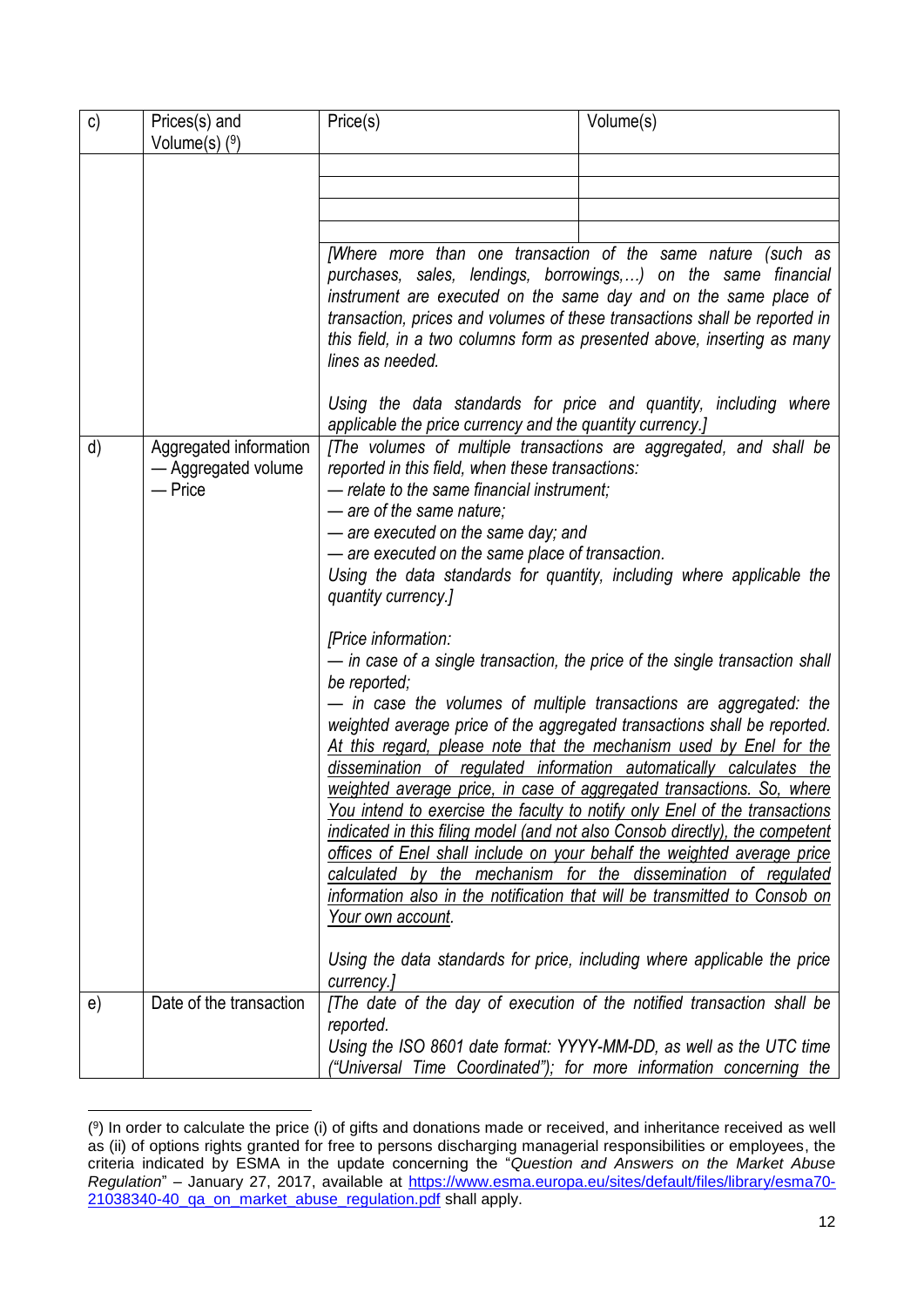|                             | nature of the UTC time and the procedures for its calculation with respect<br>to the Italian time, please refers to note 2) below under this schedule.]                                                                                                                                                 |
|-----------------------------|---------------------------------------------------------------------------------------------------------------------------------------------------------------------------------------------------------------------------------------------------------------------------------------------------------|
| Place of the<br>transaction | [Please indicate the name of the trading venue where the transaction was<br>executed, indicating one of the trading venues mentioned innote 3) below<br>under this schedule or, if the transaction was not executed on any of the<br>above mentioned venues, please mention «outside a trading venue».] |

- (1) Types of transactions to be indicated in the field 4b) "nature of the transaction" of the schedule and deduced from Article 10 of Delegated Regulation (EU) no. 2016/522 and Article 19, paragraphs 1-*bis* and 7, of Regulation (EU) no. 596/2014:
	- a. acquisition;
	- b. disposal;
	- c. short sale;
	- d. subscription;
	- e. exchange;
	- f. acceptance or exercise of a stock option (including a stock option granted to members of the Board of Directors or the Board of Statutory Auditors of Enel S.p.A., or to senior executives of the Enel Group as part of their remuneration package);
	- g. disposal of shares stemming from the exercise of a stock option as set forth byletter f);
	- h. entering into equity swaps:
	- i. exercise of equity swaps;
	- j. transactions in or related to derivatives or other financial instruments linked thereto, including cash-settled transactions;
	- k. entering into a contract for difference on a financial instrument of Enel S.p.A.;
	- l. acquisition of rights (including put and call options) and warrants;
	- m. disposal of rights (including put and call options) and warrants;
	- n. exercise of rights (including put and call options) and warrants;
	- o. subscription to a capital increase of Enel S.p.A.;
	- p. subscription to a bond issuance of Enel S.p.A.;
	- q. transactions in derivatives and financial instruments linked to a bond of Enel S.p.A., including credit default swaps;
	- r. conditional transactions, upon the occurrence of the condition(s) and actual execution of the same transactions;
	- s. automatic or non-automatic conversion of a financial instrument into another financial instrument, including the exchange of convertible bonds with shares of Enel S.p.A.;
	- t. gifts and donations made;
	- u. gifts and donations received;
	- v. inheritance received;
	- w. transactions executed in index-related products, baskets and derivatives.
	- Instead, please note that, according to Article 19, paragraph 1-*bis*, letter b), of Regulation (EU) no. 596/2014, the notification obligation concerning this case shall not apply if, when the transaction is executed, such financial instrument provides exposure to a portfolio of assets in which the exposure to Enel's shares or bonds does not exceed 20% of the portfolio's assets. Such exemption also applies where the PDMR or Person Closely Associated to PDMR does not know. and could not know, the exposure of the portfolio of assets in relation to Enel's shares or bonds, and furthermore there is no reason for the PDMR or Person Closely Associated to PDMR to believe that Enel's shares or debt instruments exceed 20% of the same portfolio's assets. If information regarding the exposure to the portfolio of assets is available, the PDMR or Person Closely Associated to PDMR shall make all reasonable efforts to avail herself of that information.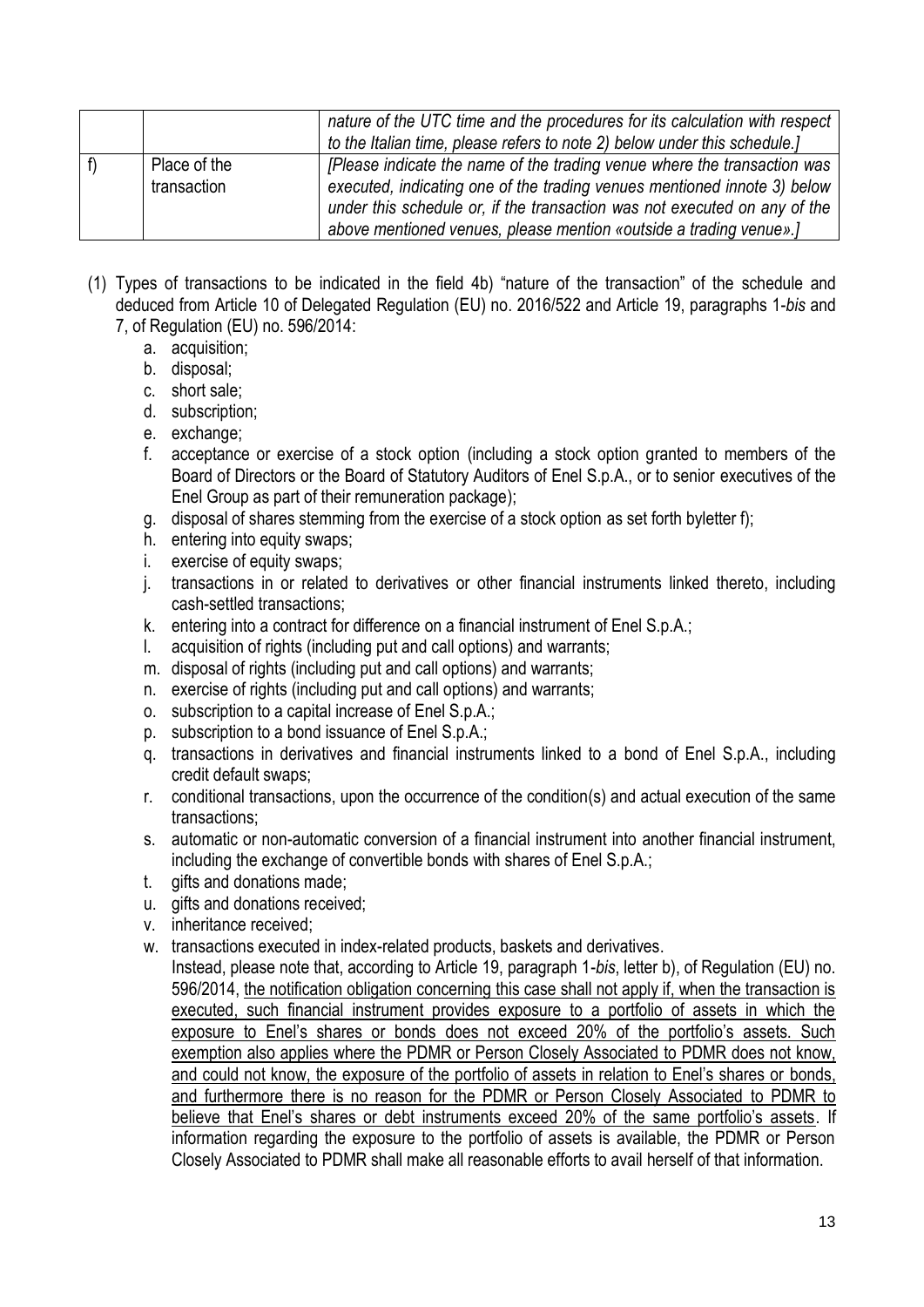- x. transactions executed in shares or units of investment funds, including alternative investment funds referred to in Article 1 of Directive 2011/61/EU. Instead, please note that, according to Article 19, paragraph 1-*bis*, letter a), of Regulation (EU) no. 596/2014, the notification obligation concerning this case shall not apply if, when the transaction is executed, the exposure of the collective investment undertaking to Enel's shares or bonds does not exceed 20% of the assets held by same collective investment undertaking. Such exemption also applies where the PDMR or Person Closely Associated to PDMR does not know, and could not know, the investment composition of the collective investment undertaking, and furthermore there is no reason for the PDMR or Person Closely Associated to PDMR to believe that Enel's shares or bonds exceed 20% of the assets held by same collective investment undertaking. If information regarding the investment composition of the collective investment undertaking is available, the PDMR or Person Closely Associated to PDMR shall make all reasonable efforts to avail herself of that information.
- y. transactions executed, on the own account of a PDMR or a Person Closely Associated to PDMR, from persons professionally arranging or executing transactions, or by another person, including when discretion is exercised; within such transactions shall be included those executed by managers of an alternative investment funds in which a member of the Board of Directors or the Board of Statutory Auditors of Enel S.p.A. or a "senior executive" of Enel Group or a person closely associated with them has invested.

Instead, please note that, according to Article 19, paragraph 7, third subparagraph, of Regulation (EU) no. 596/2014, the notification obligation concerning this last case shall not apply where the manager of the collective investment undertaking operates with full discretion (which excludes the manager receiving any instructions or suggestions on portfolio composition, directly or indirectly, from investors in that collective investment undertaking).

z. transactions executed by a third party under an individual portfolio or asset management mandate on behalf or for the benefit of a member of the Board of Directors or the Board of Statutory Auditors of Enel S.p.A. or of a "senior executive" of the Enel Group or of a person closely associated with them.

Should this type of transactions be carried out without specific instructions given by the client, the notification obligations shall apply starting from the day on which the client receives the notification of such transactions by the relevant intermediary.

- aa. borrowing of shares or bonds of Enel S.p.A. or derivatives or other financial instruments linked thereto;
- bb. lending of shares or bonds of Enel S.p.A. or derivatives or other financial instruments linked thereto;
- cc. pledging of shares or bonds of Enel S.p.A. or derivatives or other financial instruments linked thereto by or on behalf of a member of the Board of Directors or the Board of Statutory Auditors of Enel S.p.A. or of a "senior executive" of the Enel Group or a person closely associated with them. A pledge, or a similar security interest, of financial instruments in connection with the depositing of the financial instruments in a custody account does not need to be notified, unless and until such time that such pledge or other security interest is designated to secure a specific credit facility;
- dd. transactions made under a life insurance policy, where: (i) the policyholder is a member of the Board of Directors or the Board of Statutory Auditors of Enel S.p.A, or a "senior executive" of the Enel Group or a person closely associated with them; (ii) the investment risk is borne by the policyholder; (iii) the policyholder has the power or discretion to make investment decisions regarding specific instruments in that life insurance policy or to execute transactions regarding specific instruments for that life insurance policy.
- (2) The UTC time ("Universal Time Coordinated") corresponds to the solar local time on the zero meridian, which passes through the Greenwich Observatory. When the solar time is applicable (*i.e.* between the last Sunday of October and the last Saturday of the next March) in order to obtain the UTC time it is necessary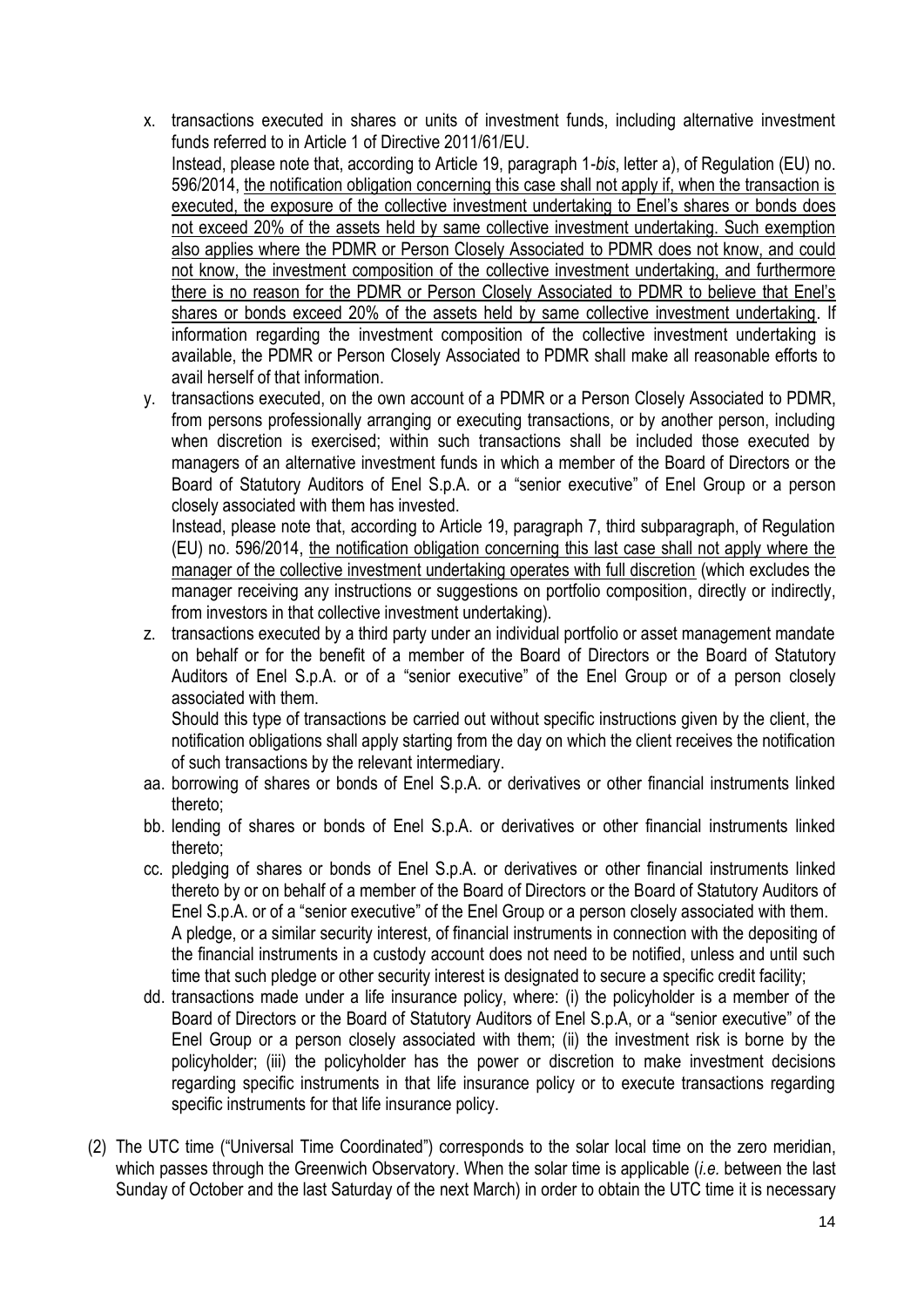to subtract one hour from the time registered in Italy; otherwise, when the daylight saving time is applicable (*i.e.* between the last Sunday of March and the last Saturday of October) in order to obtain the UTC time it is necessary to subtract two hours from the time registered in Italy.

- (3) Regulated markets, organized trading facilities ("OTF"), multilateral trading facilities ("MTF") and systematic internalizers available in countries where shares or bonds issued by Enel S.p.A. are listed, as indicated in the mechanism for the dissemination of regulated information. ITALY:
	- AIM Italia Mercato Alternativo del Capitale;
	- Bondvision;
	- Bondvision Corporate;
	- Borsa Italiana S.p.A.;
	- Borsa Italiana Equity MTF;
	- Cassa di Compensazione e Garanzia S.p.A.;
	- Cassa di Compensazione e Garanzia S.p.A. *Collateralized Money Market Guarantee Service*;
	- Cassa di Compensazione e Garanzia S.p.A. *Bonds CCP Service*;
	- Cassa di Compensazione e Garanzia S.p.A. *Euro Bonds CCP Service*;
	- Cassa di Compensazione e Garanzia S.p.A. *CCP Equity Derivatives*;
	- Cassa di Compensazione e Garanzia S.p.A. *Equity CCP Service*;
	- Cassa di Compensazione e Garanzia S.p.A. *Triparty Repo CCP Service;*
	- Electronic Bond Market;
	- Electronic Open-End Funds and ETC Market;
	- Electronic Share Market;
	- E-MID:
	- E-MID E-MIDER Market;
	- E-MID REPO;
	- EUROTLX;
	- EXTRAMOT;
	- HI-MTF;
	- HI-MTF Order Driven;
	- HI-MTF RFQ;
	- Italian Derivatives Market:
	- Market for Investment Vehicles:
	- MTS S.p.A.;
	- MTS Corporate Market;
	- Securitised Derivatives Market.

#### IRELAND:

- AREX Automated Receivables Exchange;
- Atlantic Securities Market;
- Baxter Financial Services:
- Irish Stock Exchange All Market;
- Irish Stock Exchange Enterprise Securities Market (ESM) ISE Xetra;
- Irish Stock Exchange Gem Xetra;
- Irish Stock Exchange Main Securities Market (MSM) ISE Xetra;
- Posit.

#### LUXEMBOURG:

- Euro MTF;
- Finesti S.A.;
- Luxembourg Stock Exchange;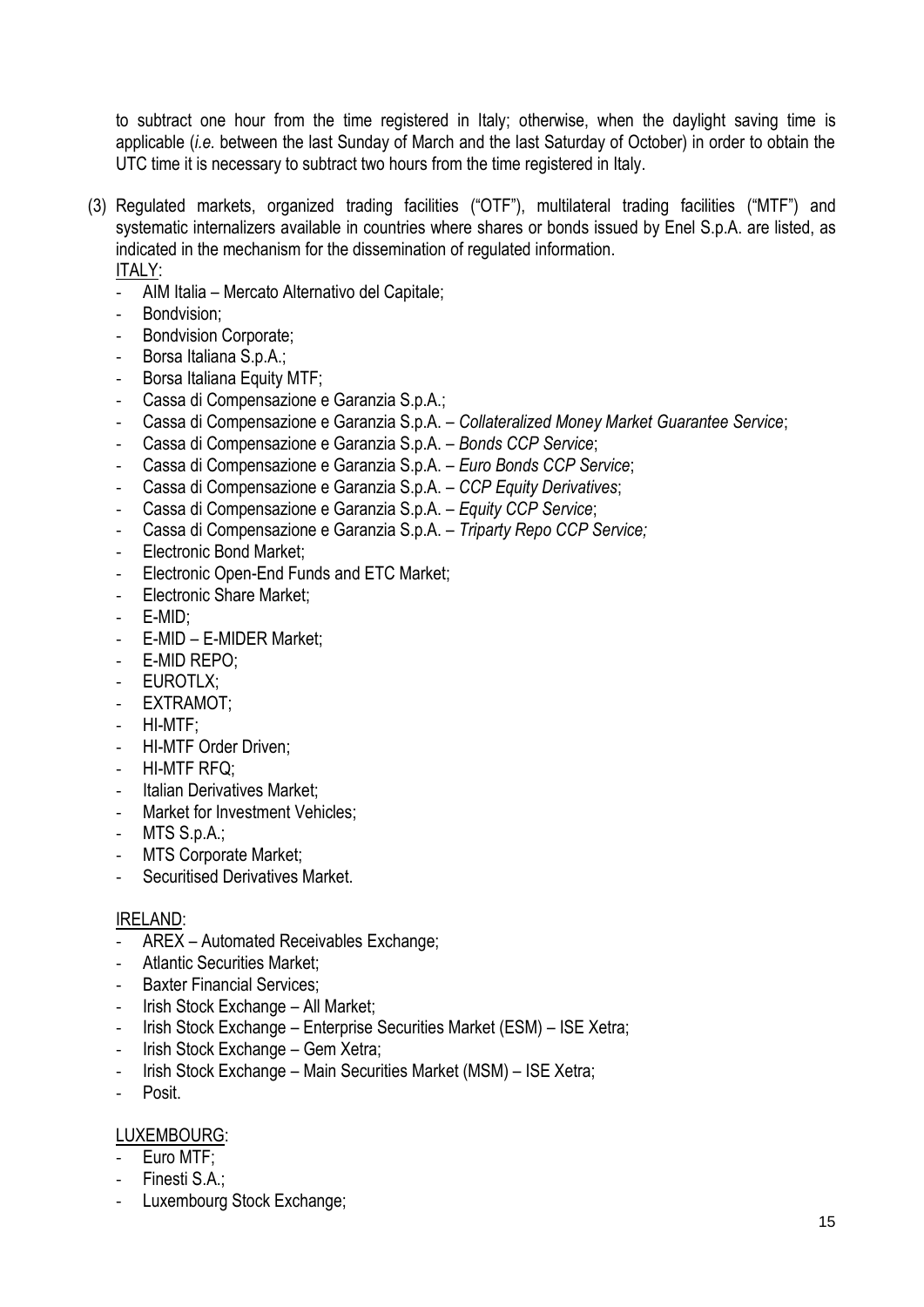- Vestima.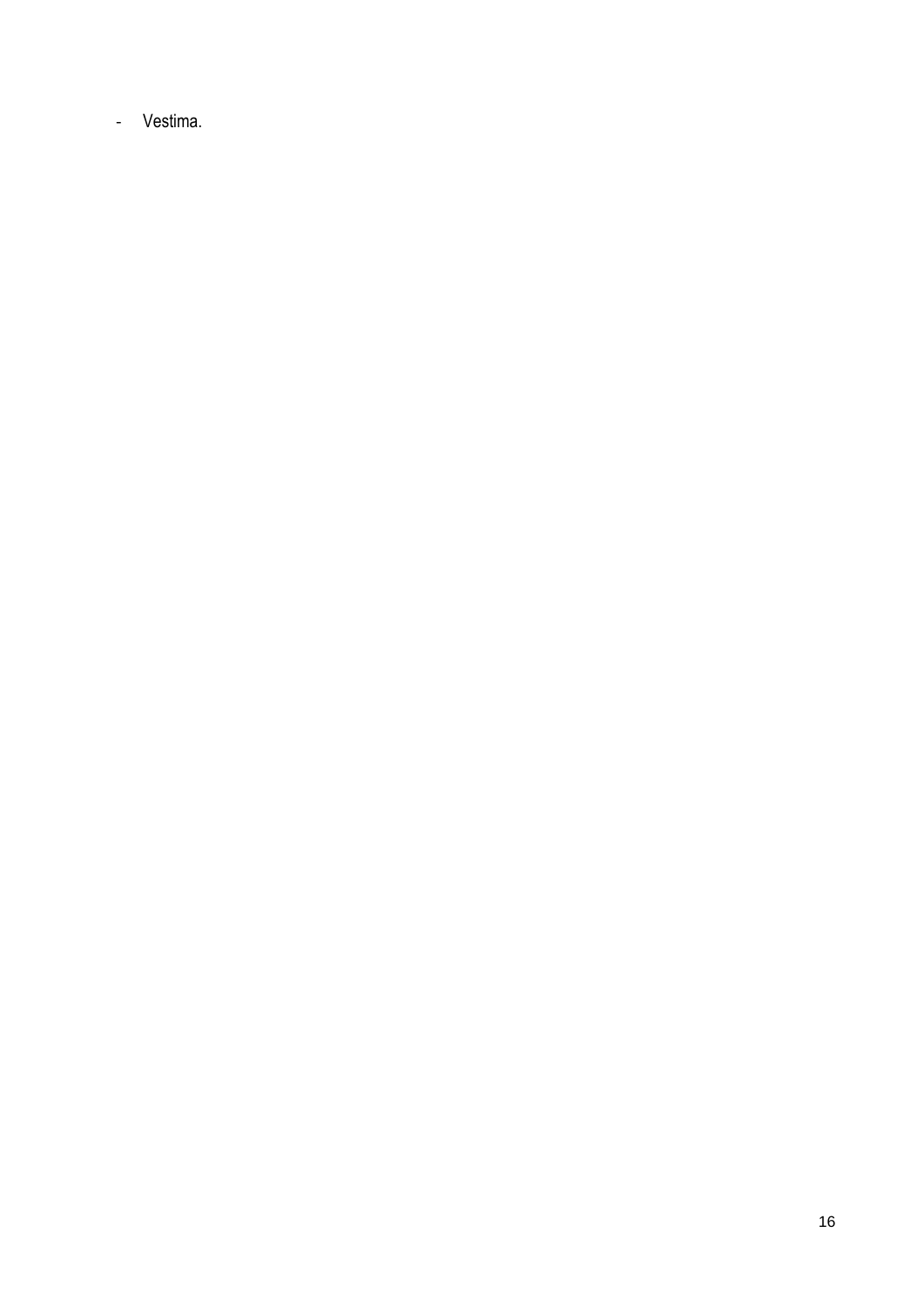#### **ANNEX "C"**

#### **SANCTIONS PROVIDED FOR BY THE APPLICABLE LAWS ON INTERNAL DEALING**

Administrative sanctions and other administrative measures relating to internal dealing are set forth by Legislative Decree no. 58 of February 24, 1998 ("**CFA**"), as last amended by Legislative Decree no. 107 of August 10, 2018, implementing the relevant EU regulation.

In particular, pursuant to art. 187-*ter*.1, paragraphs 4 and 5 of the CFA, in case of infringement of the duties provided for by European regulation on internal dealing as per art. 19 of Regulation (EU) no. 596/2014, as well as by the relative delegated acts and the relative regulatory and implementing technical standards, the following sanctions shall apply:

- a pecuniary administrative sanction ranging from a minimum of Euro 5,000 to a maximum of Euro 1,000,000 against entities or companies that are responsible for the infringement;
- a pecuniary administrative sanction ranging from a minimum of Euro 5,000 to a maximum of Euro 500,000 against natural persons who are responsible for the infringement.

Paragraph 6 of art. 187-*ter*.1 of the CFA also establishes that, without prejudice to the aforementioned sanction applicable to entities and companies, a pecuniary administrative sanction ranging from a minimum of Euro 5,000 to a maximum of Euro 500,000 shall apply to corporate representatives and personnel of the company or of the entity responsible for the violation, in the cases provided for in art. 190-*bis*, paragraph 1, letter a) of the CFA ( <sup>10</sup>).

Paragraph 7 of art. 187-*ter*.1 of the CFA provides that, if the advantage obtained by the infringer as a result of the violation is higher than the maximum limits indicated in paragraphs 4, 5 and 6 (above) of the same art. 187-*ter*.1, the pecuniary administrative sanction is increased up to three times the amount of the advantage obtained, provided that such amount can be determined.

<sup>1</sup> ( <sup>10</sup>) *I.e*. when the conduct has had a significant impact on the overall organization or on the business risk profiles, or has determined a relevant prejudice for the protection of investors or the transparency, the integrity and proper functioning of the market.